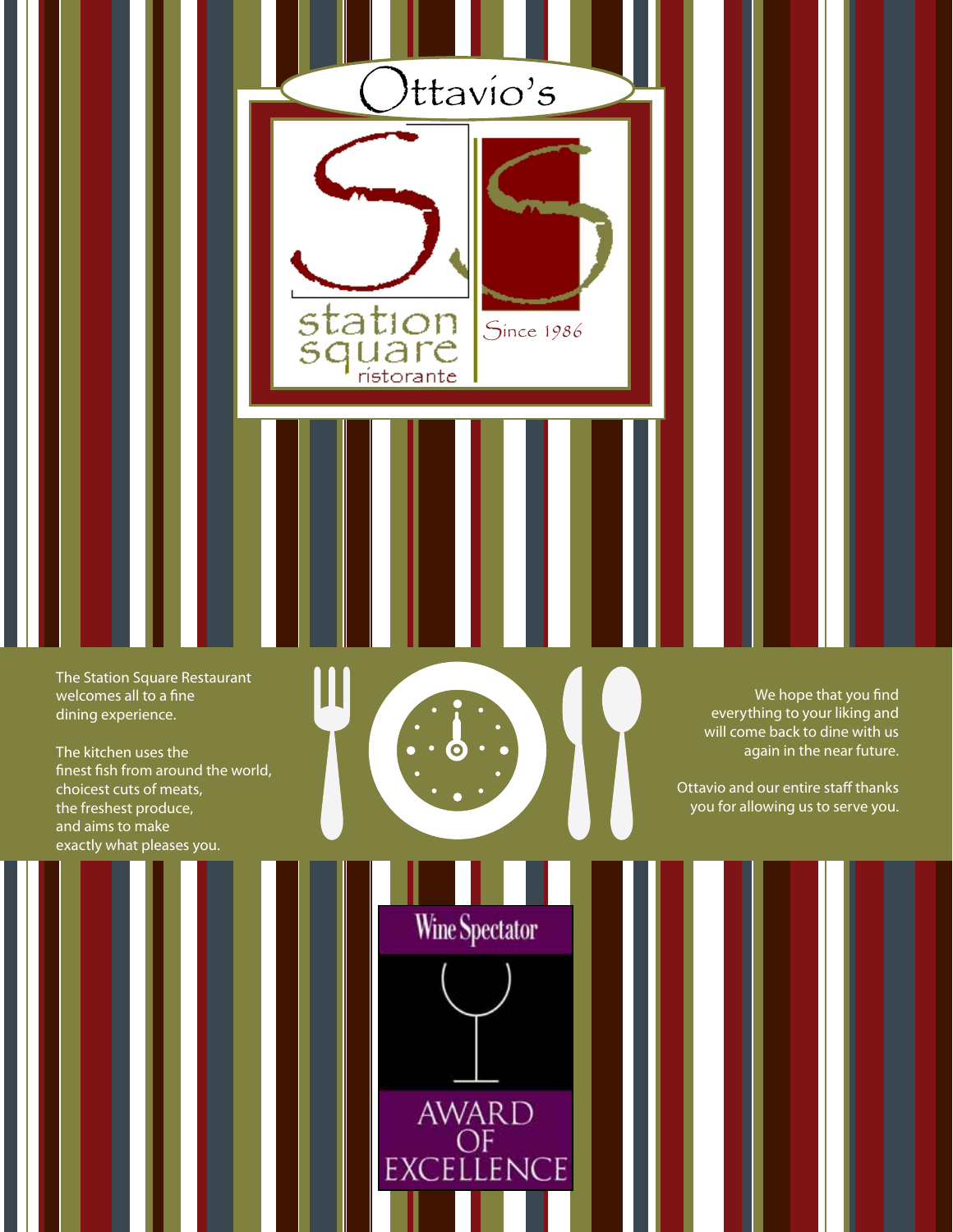# **Appetizers**

# **Broiled Stuffed Shrimp**

Large butter flied shrimp broiled in butter and stuffed with crab meat dressing. 8.99

#### **Fried Calamari**

Tender deep fried calamari cooked to perfection. With homemade cocktail sauce for dipping. 8.99

#### **Broiled Bacon-Wrapped Shrimp**

Broiled in garlic and butter. 8.99

#### **VIP Stuffed Mushrooms**

Stuffed with crab meat and broiled in garlic butter. 6.99

#### **Peppers in Oil** G G

Small 2.99 Medium 3.99 Large 4.99

# **Our Famous Italian Greens G 4.99**

### **Greens & Hot Pepper G 5.99**

# Soups and Specialty Salads

# **Everyday Favorite**

Our own chili, slow-cooked & spiced to perfection. Cup 2.99 Bowl 3.99

**Soup du Jour**

Ask your server for today's selection. Cup 2.99 Bowl 3.99

#### **Dressing Choices:**

Balsamic Vinaigrette, Ranch, Italian, Lite Italian, French, Honey Mustard, Sweet n' Sour, 1000 Island. Bleu Cheese and Caesar Dressing add .99

# **Grilled Chicken Salad** G

A bed of lettuce topped with tomatoes, cucumbers, onions, black olives, eggs, shredded cheddar and asiago, topped with grilled chicken and fries. 7.99

# **Vegetarian Salad** G G

Lettuce, spinach, broccoli, cauliflower, garbanzo beans, tomatoes, olives & mushrooms. 6.99

### **Tuna Salad**

A mound of creamy tuna salad & spikes of fresh fruit served on a bed of crisp lettuce. 7.99

#### **Cannon Ball**

Generous portions of our house lettuce mix topped with ham, turkey, cheese, eggs, bacon bits, tomatoes and olives. 8.99

# **Spinach Salad** G G G

Fresh spinach topped with croutons, bacon bits, crumbled egg & mushrooms, served with our hot bacon dressing. 7.99

# **Chicken Salad**

A mound of creamy chicken salad & spikes of fresh fruit served on a bed of crisp lettuce. 7.99

# **House Salad** 2.99

Add a grilled chicken breast for 2.99

Ask your server about our Daily Lunch

**Specials** 

# Late Breakfast

#### **Eggs Benedict**

Two poached eggs on a bed of thick Canadian bacon and a fresh bagel– smothered with hollandaise sauce. Served with a side of fresh fruit. 5.99

#### **Pepper n' Egg Sandwich**

Fried eggs and peppers (your choice of hot, sweet, or both mixed) served on a bun. 5.99



# **Omelettes** G G

Our own fluffy omelettes made with whatever you want! Pick three of the following: Ham, Mushroom, Peppers, Sausage, Onion, Bacon, Cheddar Cheese Served with toast. 7.99

### **Spinach or Lorraine Quiche**

Served with a cup of fruit. 6.99

G *gluten free* A/G *available gluten free, just ask!* 

*Consuming raw or undercooked meats, poultry, seafood, shellfish, or eggs may increase your risk of food borne illness, especially if you have certain medical conditions. Substitutes may have extra charge.*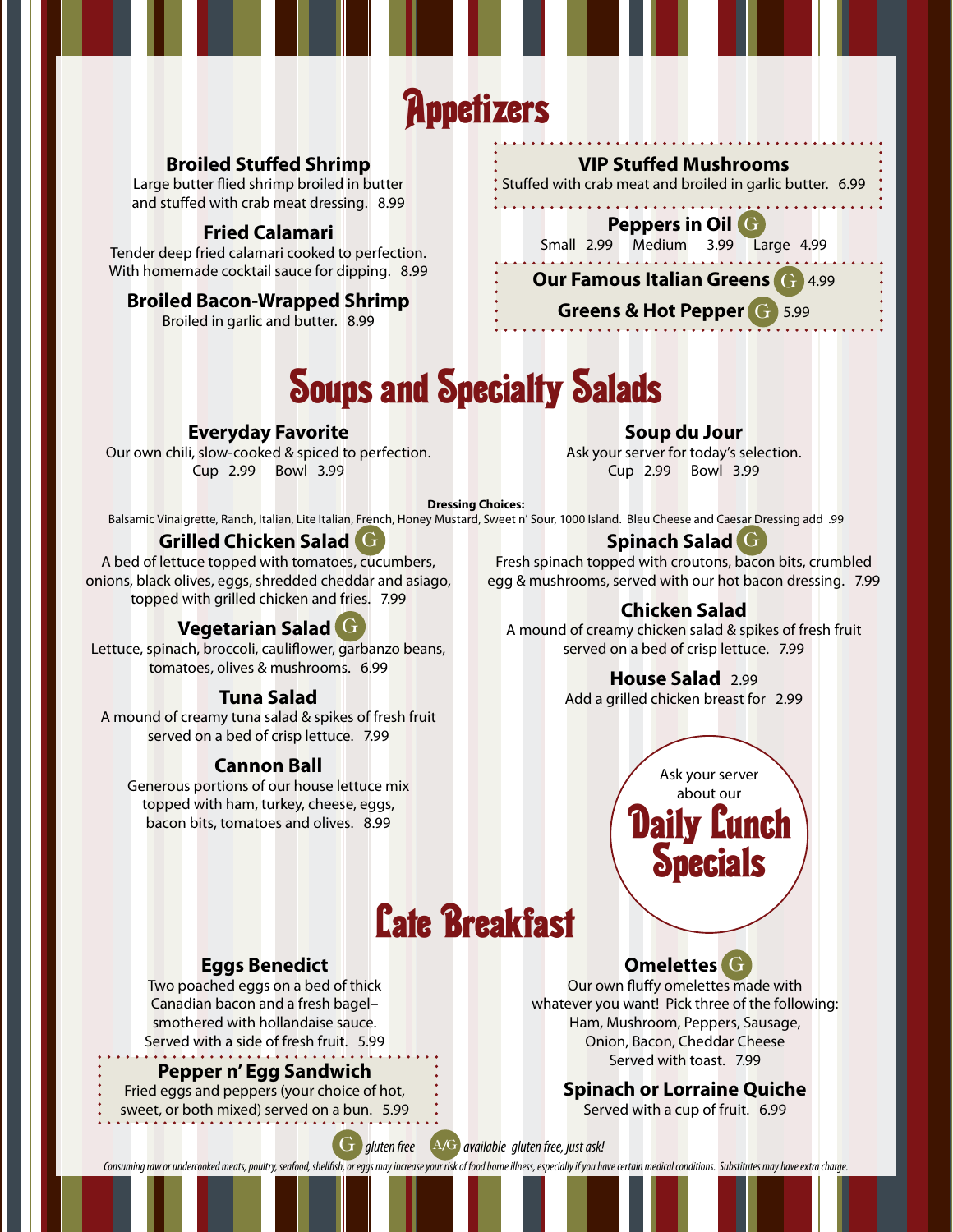

*All croissant specials served with fries or a cup of soup.*

# **Philly Beef**

Thin slices of Certified Angus Beef roast beef piled high with sautéed onions & peppers, topped with melted Swiss cheese. 8.99

#### **Chicken Salad Croissant**

A just-right serving of our chicken salad on a fresh croissant. 6.99

#### **Tuna 'N Swiss**

A generous serving of tuna & melted cheese on a fresh croissant. 6.99



*All our burgers are ½ lb Certified Angus Beef Steakburgers*

#### **Bacon 'N Cheese**  with bacon, Cheddar Cheese, served with fries. 7.99

#### **Station Burger**

with sautéed mushrooms, peppers & onions smothered in melted provolone. 6.99

#### **Mushroom Jack Burger**

with thin slices of sautéed mushrooms & melted Monterey Jack cheese. 6.99

#### **Cheese Burger**

with melted Cheddar Cheese. served with fries. 6.99

#### **Create your own burger**

You tell us the toppings, and we'll make it for you!

# **Sandwiches**

*Served with fries.*

#### **Sausage 'N Peppers**

Spicy Italian sausage with grilled onions and provolone cheese. 6.99

# **Prime Rib Sandwich**

Sliced Certified Angus Beef prime rib on sourdough bread with melted provolone cheese. Topped with onions. 7.99

### **Black n' Blue Chicken Sandwich**

Chicken breast grilled in Cajun seasonings, topped with melted blue cheese, served on a bun. 6.99

#### **Ham 'N Cheddar**

Served on toasted sourdough. 6.99

#### **Italian Fried Bologna**

100 % beef bologna cut thick and fried, topped with hot banana peppers and melted provolone, on a bun. 5.99

#### **Filet of Fish**

A light filet of white fish, batter-dipped & deep fried to a golden brown. Served on a Kaiser roll. 6.99

#### **Chicken Jack**

5 oz. broiled breast of chicken, smothered with Jack cheese & mushrooms. Great! 6.99

# **Reuben**

A grilled sandwich with thin slices of Certified Angus Beef corned beef, melted Swiss cheese & sauerkraut on Rye bread. 7.99

#### **B. L. T.**

Three layers of toast with bacon, lettuce, tomato & mayo between. 6.99

#### **Cajun Chicken**

A 5 oz. broiled boneless breast of chicken with Cajun seasoning. 5.99

# **Seafood**

*Served your choice of baked potato, mashed redskins, fries, or rice and salad.*

### **Broiled Seafood Platter** G G

A generous mixture of lobster tail, scallops, shrimp and haddock. 39.99

### **Blackened Grouper** G G

Ocean-fresh grouper filet, flash-charred, and spicy hot in the French Louisiana tradition. 19.99

**Stuffed Orange Roughy** Tender New Zealand roughy with crab meat stuffing. 19.99

> **Broiled Scallops** G G Large scallops broiled to perfection. 19.99

# **Lobster & Steak** G G

King of the sea with a 9 oz. filet mignon. 49.99



*Consuming raw or undercooked meats, poultry, seafood, shellfish, or eggs may increase your risk of food borne illness, especially if you have certain medical conditions. Substitutes may have extra charge.*